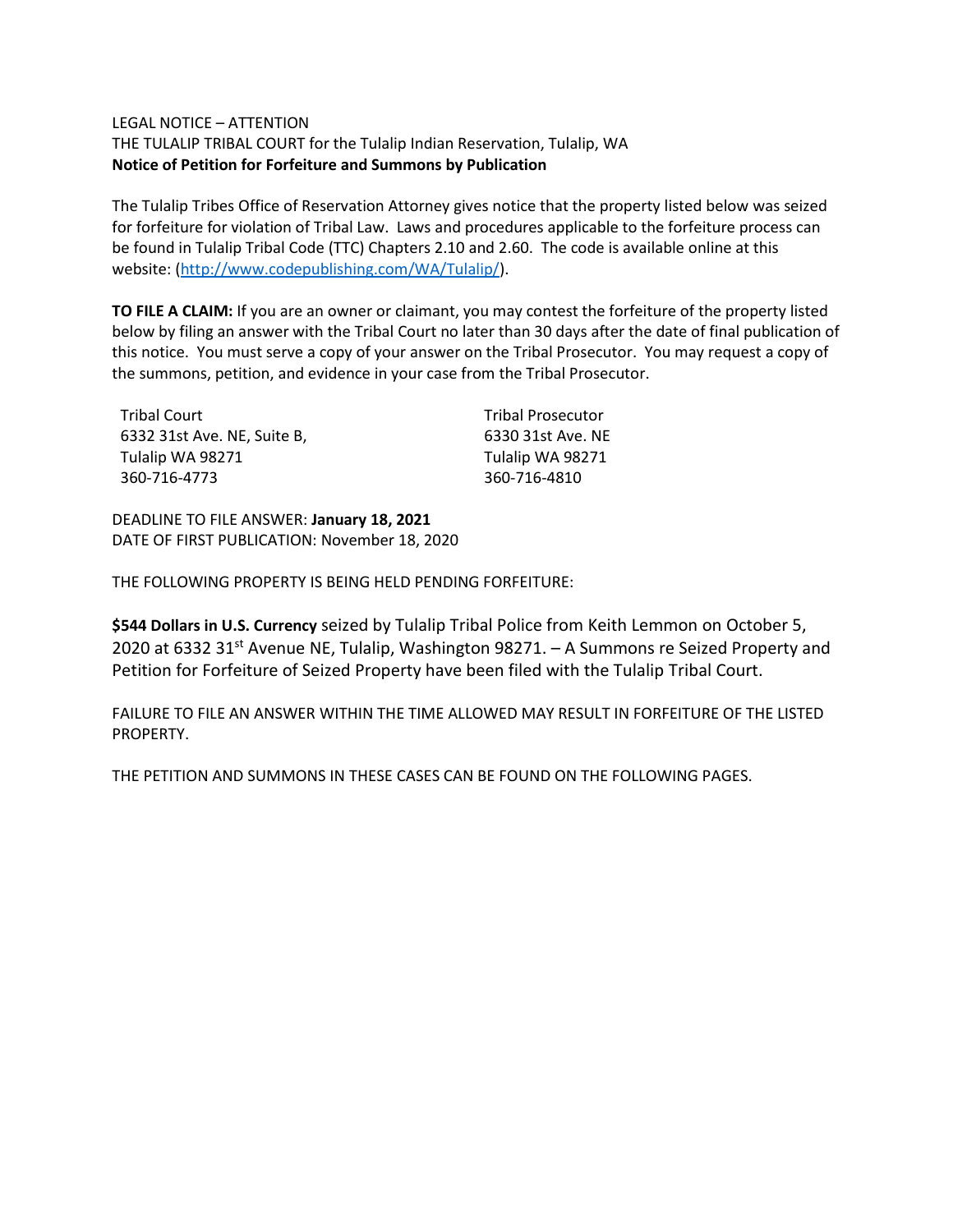|                                                                                              | 2020 NOV 17 AM 7:37                                                                                                                                                                                                                                                                                                                                                                                                                                                                                                                                                                                                                                                                                                                                                                                                                                                                                                                                                                                                                                                                                                     |
|----------------------------------------------------------------------------------------------|-------------------------------------------------------------------------------------------------------------------------------------------------------------------------------------------------------------------------------------------------------------------------------------------------------------------------------------------------------------------------------------------------------------------------------------------------------------------------------------------------------------------------------------------------------------------------------------------------------------------------------------------------------------------------------------------------------------------------------------------------------------------------------------------------------------------------------------------------------------------------------------------------------------------------------------------------------------------------------------------------------------------------------------------------------------------------------------------------------------------------|
|                                                                                              | TULALLY TRILAL COURT                                                                                                                                                                                                                                                                                                                                                                                                                                                                                                                                                                                                                                                                                                                                                                                                                                                                                                                                                                                                                                                                                                    |
|                                                                                              | $\sim$ co $\ell \ll 1$                                                                                                                                                                                                                                                                                                                                                                                                                                                                                                                                                                                                                                                                                                                                                                                                                                                                                                                                                                                                                                                                                                  |
| $\overline{2}$                                                                               | IN THE TULALIP TRIBAL COURT                                                                                                                                                                                                                                                                                                                                                                                                                                                                                                                                                                                                                                                                                                                                                                                                                                                                                                                                                                                                                                                                                             |
| 3                                                                                            | FOR THE TULALIP INDIAN RESERVATION<br><b>TULALIP, WASHINGTON</b>                                                                                                                                                                                                                                                                                                                                                                                                                                                                                                                                                                                                                                                                                                                                                                                                                                                                                                                                                                                                                                                        |
| $\overline{\mathcal{A}}$                                                                     |                                                                                                                                                                                                                                                                                                                                                                                                                                                                                                                                                                                                                                                                                                                                                                                                                                                                                                                                                                                                                                                                                                                         |
| 5                                                                                            | IN REM THE FORFEITURE OF:<br>NO. TUL-CV-FO-2020-073ろ                                                                                                                                                                                                                                                                                                                                                                                                                                                                                                                                                                                                                                                                                                                                                                                                                                                                                                                                                                                                                                                                    |
| 6                                                                                            | FIVE HUNDRED FORTY FOUR<br><b>SUMMONS RE SEIZED PROPERTY</b><br>DOLLARS in U.S. Currency (\$544)                                                                                                                                                                                                                                                                                                                                                                                                                                                                                                                                                                                                                                                                                                                                                                                                                                                                                                                                                                                                                        |
| 7                                                                                            | TPD Incident No.<br>20-2481<br>Primary Officer<br>H. Duong                                                                                                                                                                                                                                                                                                                                                                                                                                                                                                                                                                                                                                                                                                                                                                                                                                                                                                                                                                                                                                                              |
| 8                                                                                            | (Clerk's Action Required)                                                                                                                                                                                                                                                                                                                                                                                                                                                                                                                                                                                                                                                                                                                                                                                                                                                                                                                                                                                                                                                                                               |
| 9<br>10<br>11<br>12<br>13<br>14<br>15<br>16 <sup>°</sup><br>17<br>18<br>19<br>20<br>21<br>22 | TO:<br>Keith Lemmon<br>11631 55 <sup>th</sup> Avenue NE<br>Marysville, WA 98271<br>YOU ARE HEREBY NOTIFIED that the Tulalip Tribes, Plaintiff, by and through its<br>prosecuting authority, has filed a petition with the Court that seeks to have forfeited, to the<br>benefit of the Tribes, certain property that you allegedly own, claim, or have an interest.<br>Pursuant to Chapter 2.60.070§(4)(a), of the Tulalip Tribes Code of Law, you have thirty<br>(30) days after you have been served the petition and this summons to file with the Court a<br>response to the allegations described in the petition. No extension of the time for filing the<br>response may be granted. Failure to respond within 30 days may bar you from presenting<br>evidence at any later evidentiary hearing regarding the seized property. Further, if no response<br>is filed within 30 days after service of the petition and summons, the Court, upon motion of the<br>Tribes, shall order the property forfeited to the Tribes.<br>Chapter 2.60.070§(4)(b) governs responses to forfeiture petitions. The Clerk's Office |
| 23<br>24                                                                                     | does not provide legal advice. It is your responsibility to familiarize yourself with the applicable<br>tribal<br>law—which<br>i <sub>s</sub><br>available<br>from<br>the<br>Clerk's<br>Office<br>and<br>on-line<br>at:                                                                                                                                                                                                                                                                                                                                                                                                                                                                                                                                                                                                                                                                                                                                                                                                                                                                                                 |
| 25<br>26                                                                                     | http://www.codepublishing.com/WA/Tulalip/                                                                                                                                                                                                                                                                                                                                                                                                                                                                                                                                                                                                                                                                                                                                                                                                                                                                                                                                                                                                                                                                               |

 $\biggl\{$ 

 $\bar{z}$ 

 $\biggl\{$ 

 $\overline{\mathbf{I}}$ 

 $\frac{1}{2}$  ,  $\frac{1}{2}$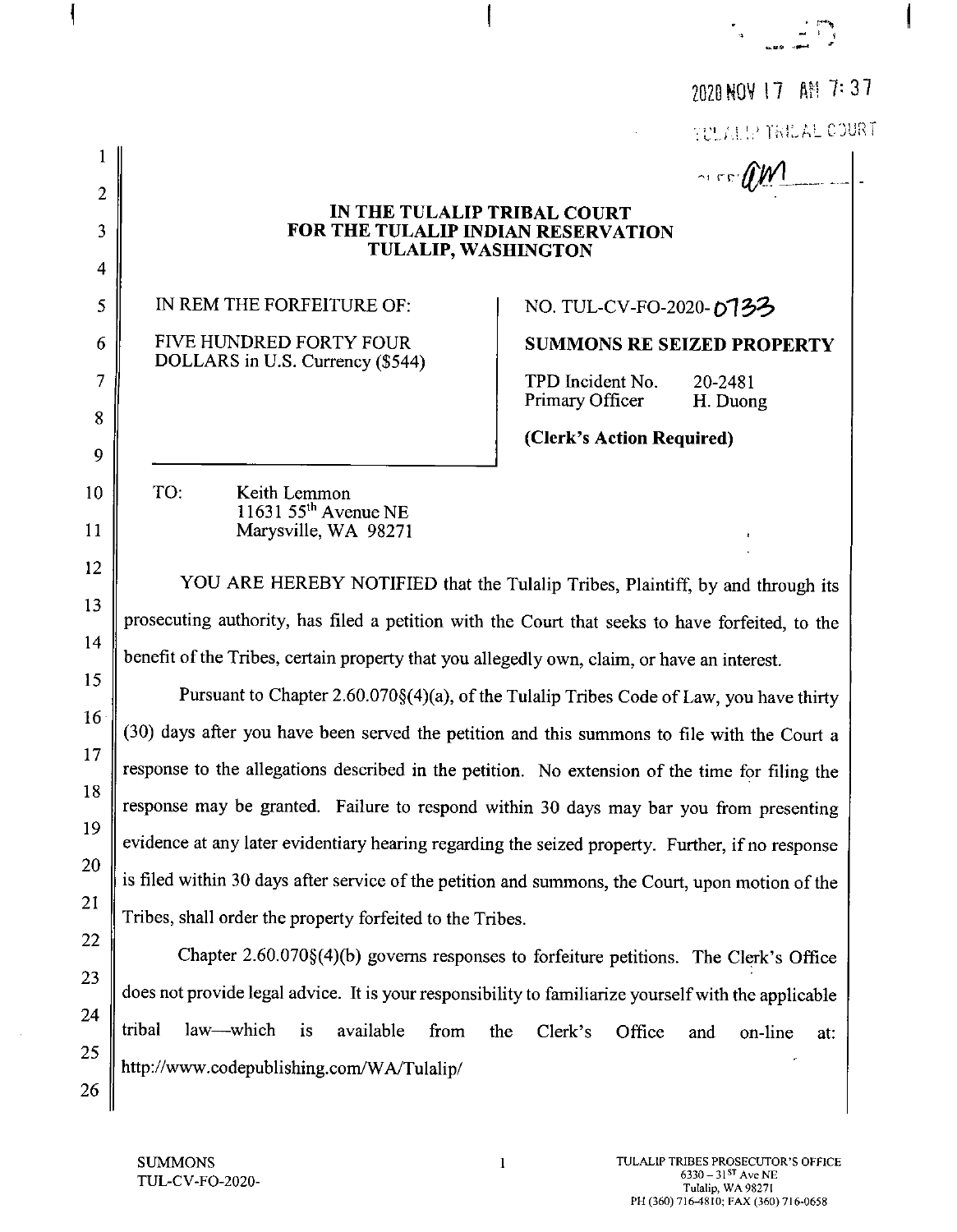| $\mathbf{1}$     | Your response must be mailed to, or personally filed with, the Clerk's Office at 6332-  |
|------------------|-----------------------------------------------------------------------------------------|
| $\overline{2}$   | 31st Ave NE, Suite B, Tulalip WA 98271.                                                 |
| 3                | Questions regarding the petition should be addressed to the Tulalip Tribes Prosecutor's |
| $\boldsymbol{4}$ | Office at 360-716-4810, not to the Clerk's Office.                                      |
| 5                |                                                                                         |
| 6                | DATED this 11 day of November, 2020.                                                    |
| $\overline{7}$   |                                                                                         |
| $8\,$            |                                                                                         |
| 9                |                                                                                         |
| 10               |                                                                                         |
| 11               |                                                                                         |
| 12               |                                                                                         |
| 13               |                                                                                         |
| 14               |                                                                                         |
| 15               |                                                                                         |
| 16               |                                                                                         |
| 17               |                                                                                         |
| 18               |                                                                                         |
| 19               |                                                                                         |
| <b>20</b>        |                                                                                         |
| 21               |                                                                                         |
| 22               |                                                                                         |
| 23               |                                                                                         |
| 24               |                                                                                         |
| 25               |                                                                                         |
| 26               |                                                                                         |

ļ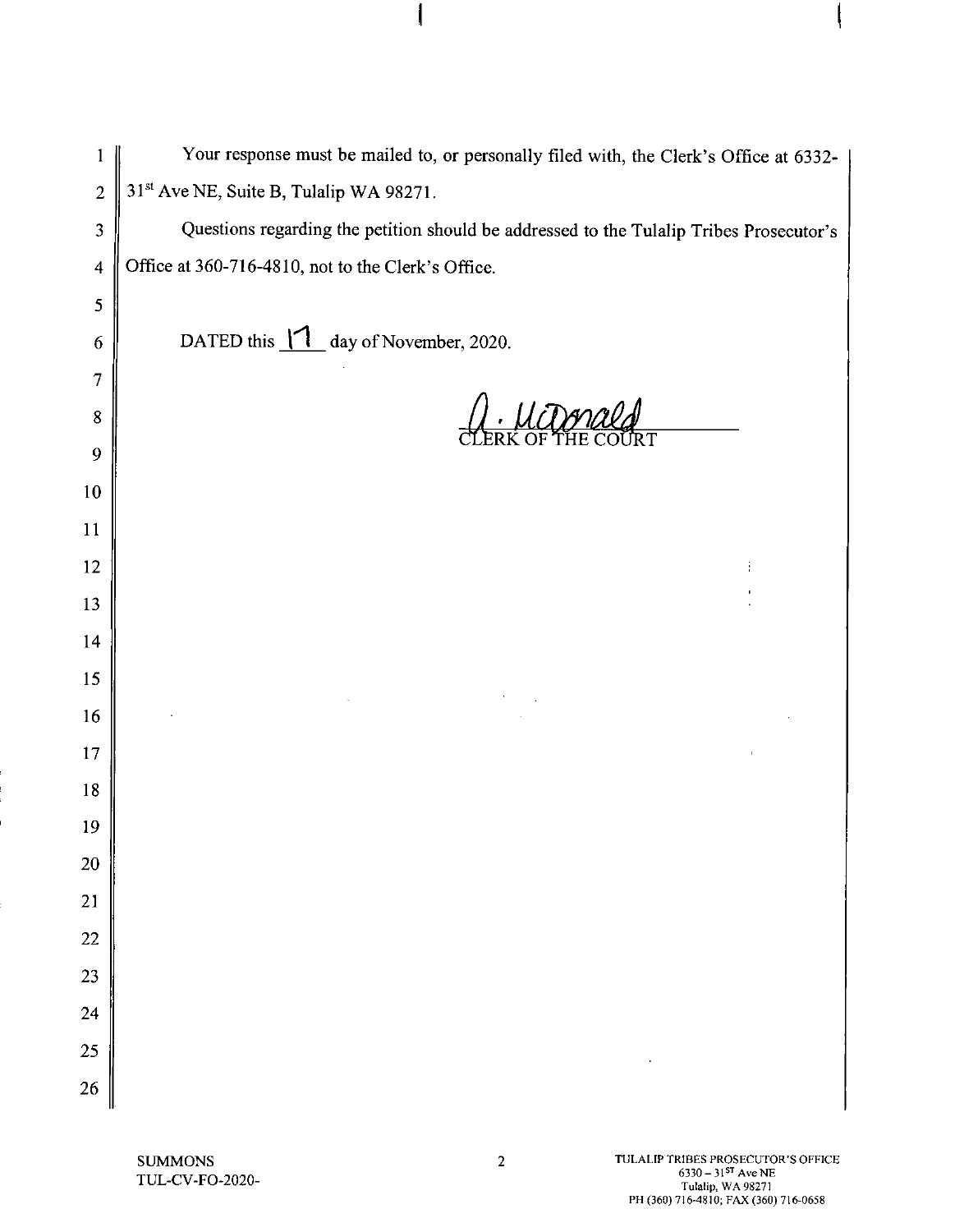# 2020 NOV 17 AM 7:36

THE FELLEP TELEAL COURT

 $\sim$  con AWY

### IN THE TULALIP TRIBAL COURT FOR THE TULALIP INDIAN RESERVATION **TULALIP, WASHINGTON**

IN REM THE FORFEITURE OF: **FIVE HUNDRED FORTY FOUR** DOLLARS in U.S. Currency (\$544)

 $\mathbf{I}$ 

 $\overline{2}$ 

3

 $\overline{4}$ 

5

6

 $\overline{7}$ 

8

9

10

11

12

13

14

15

16

17

18

19

20

21

22

23

24

25

26

NO. TUL-CV-FO-2020-0733

### PETITION FOR FORFEITURE OF **SEIZED PROPERTY**

TPD Incident No. 20-2481 Primary Officer H. Duong

COMES NOW the Tulalip Tribes, Plaintiff, by and through its prosecuting authority, to petition the Court to institute proceedings for the forfeiture of the property described in section I, below. The Court has subject matter jurisdiction over these proceedings, and this Petition is made pursuant to, Chapter 2.60 of the Tulalip Tribes Code of Law.

#### L **SUBJECT PROPERTY**

As described in detail in Tulalip Police Incident Report #20-2481, which is on file with the Tulalip Tribal Court under this cause number, on or about the 5<sup>th</sup> day of October, 2020, Tulalip Tribal Police (TPD) seized a \$544 from Keith Lemmon in the vicinity of 6332 31<sup>st</sup> Avenue NE, Tulalip, Washington in connection with narcotics trafficking on the Tulalip Reservation.

#### II. **AUTHORITY**

Because the Subject Money was furnished or intended to be furnished by any person in exchange for a controlled substance or listed chemical in violation of Tulalip Law, it is subject to forfeiture pursuant to Tulalip Tribal Code 2.60.020§(7).

 $\mathbf{1}$